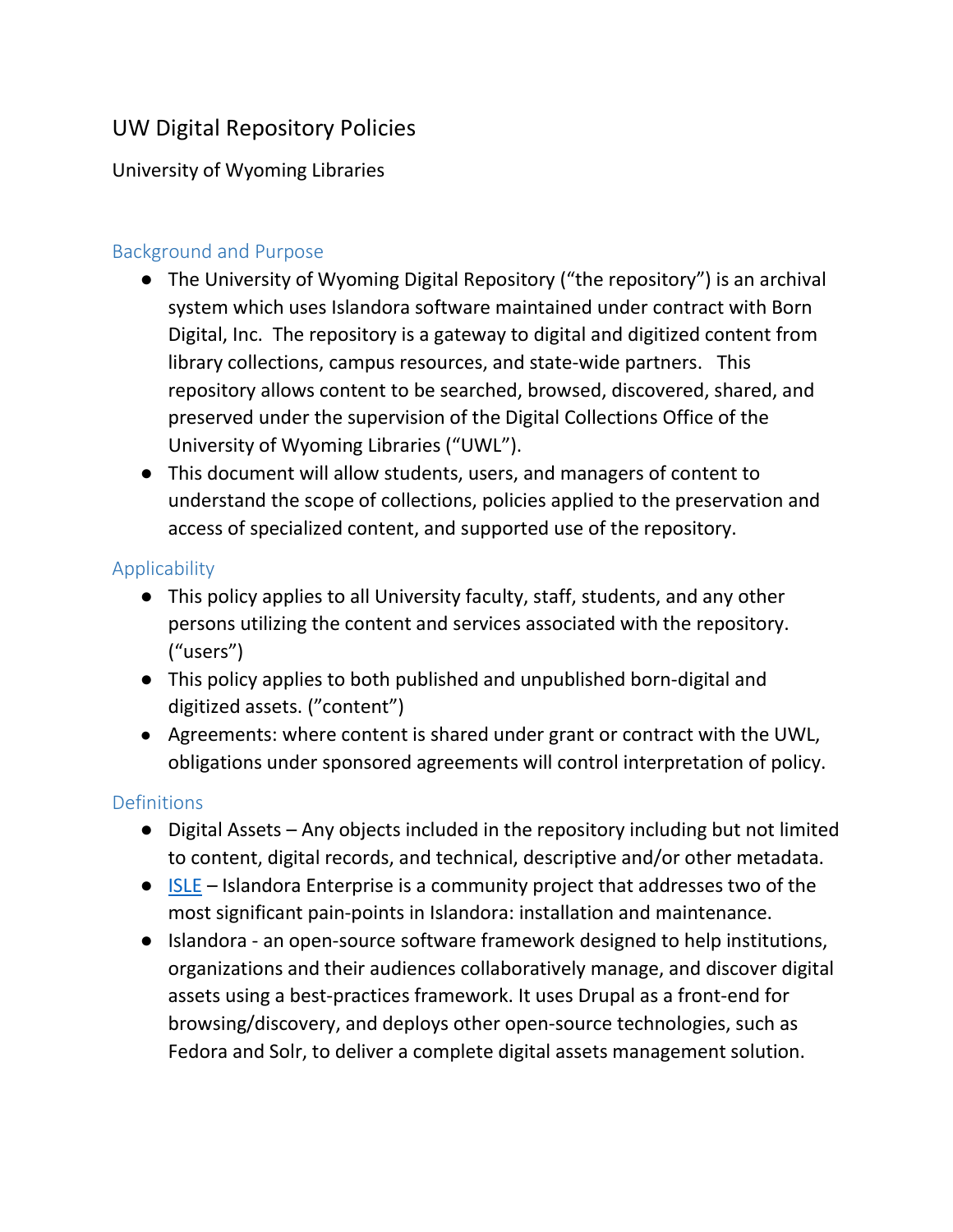# Information Management

## Infrastructure & Maintenance

● ISLE servers are based in Amazon Web Services (AWS) Elastic Compute Cloud (EC2) server infrastructure managed by the University of Wyoming Libraries with contracted support and maintenance from [Born Digital, Inc.](https://born-digital.com/)

#### **Storage**

- Digital assets are stored in an Amazon Web Services S3 (Simple Storage Service) buckets as dictated by the ISLE structure.
- Backups occur nightly and are stored for 3 days at a time in AWS S3 storage infrastructure.
- Archival files including high resolution formats are stored in the University of Wyoming petaLibrary. Access may be available upon request.

## Content Policies

#### Acceptable Content

Content submitted to the repository will be considered according to the following steps

- Scholarly applications does the content belong in UW Digital, WyoScholar, or other appropriate repository?
- Display and Use does the content require special display appropriate to ISLE (i.e. paged content, video content, custom use)?
- Description and quality does the content have adequate/complete descriptive and technical metadata? Is the content a finished product?

Collections and content submitted to UW Digital are currently at the discretion of the Digital Collections Librarian and office. Project or collection ideas should be shared with coeref@uwyo.edu.

#### **Formats**

The following formats are currently accepted into the repository – conversion guidance and services are available:

- Newspapers: high-resolution (tiff) images of pages organized at the issuelevel.
- Books: high-resolution (tiff) images of pages organized by book.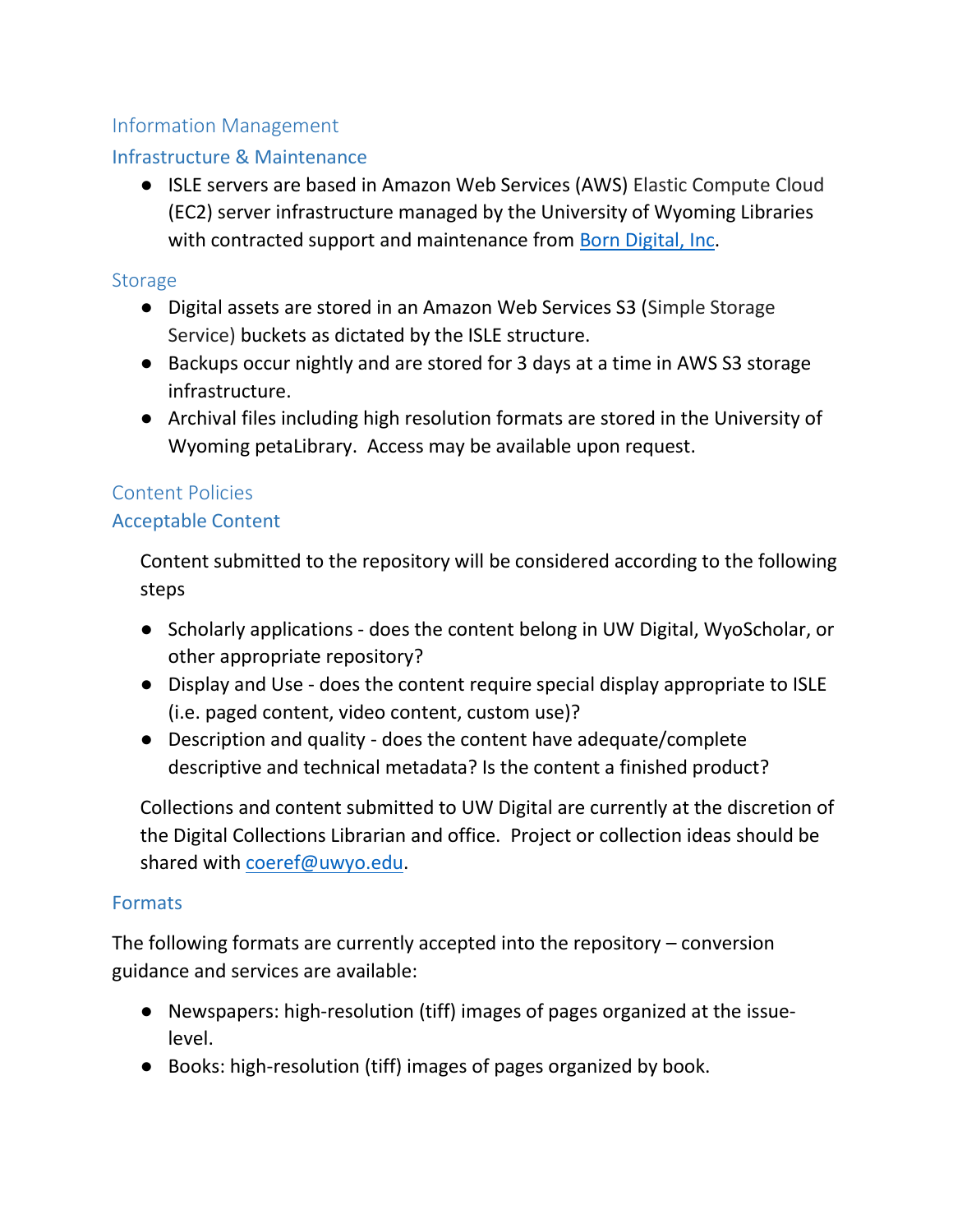- Pdfs: portable document format should be optimized for web viewing with accessible section titles and optical character recognition (processing can be done before loading if necessary).
- Images: high-resolution (tiff) images and medium-resolution (jpg) image collections will be accepted with accompanying descriptive metadata relevant to the intent/intended use of the collection.
- Audio: Mp3 format preferred of a high enough quality to be easily heard with accompanying technical and descriptive metadata. Transcripts of audio requested.
- Video: Mp4 format preferred with accompanying technical and descriptive metadata. Transcripts requested.

#### Metadata

- Descriptive Metadata is a necessity to locate and use digital assets. The UWL requires at least a Title, Creator, Date, and keyword, though further description is encouraged according to Metadata Object Description Schema (MODS) standards. We can work with submissions to map inventories and develop appropriate metadata.
- Technical & Structural Metadata are useful in varying degrees for various digital assets. For instance, photographic capture methods greatly inform photogrammetry datasets, and these data are recorded by most software and included with the images – for more information please discuss your metadata during the submission process.

#### Content Aggregation

- Plains to Peaks Collaborative (PPC) / Digital Public Library of America UWL Digital Collections is a member of PPC which contributes metadata to the DPLA [\(UW in the DPLA\)](https://dp.la/search?partner=%22Plains%20to%20Peaks%20Collective%22&provider=%22University%20of%20Wyoming%22&page=1).
- [Google Search](https://www.google.com/search?q=uwdigital.uwyo.edu) the repository is indexed by Google search which provides the majority of discovery of our digital assets as of this writing.

#### Evaluation of Digital Assets

● Over time, items stored on the platform will be preserved as is, using best practices for digital preservation. When it is deemed necessary due to new support requirements or changing technology, this repository will be migrated to the best-suited platform to archive and share our digital assets. Preservation steps may include format migration, normalization, and/or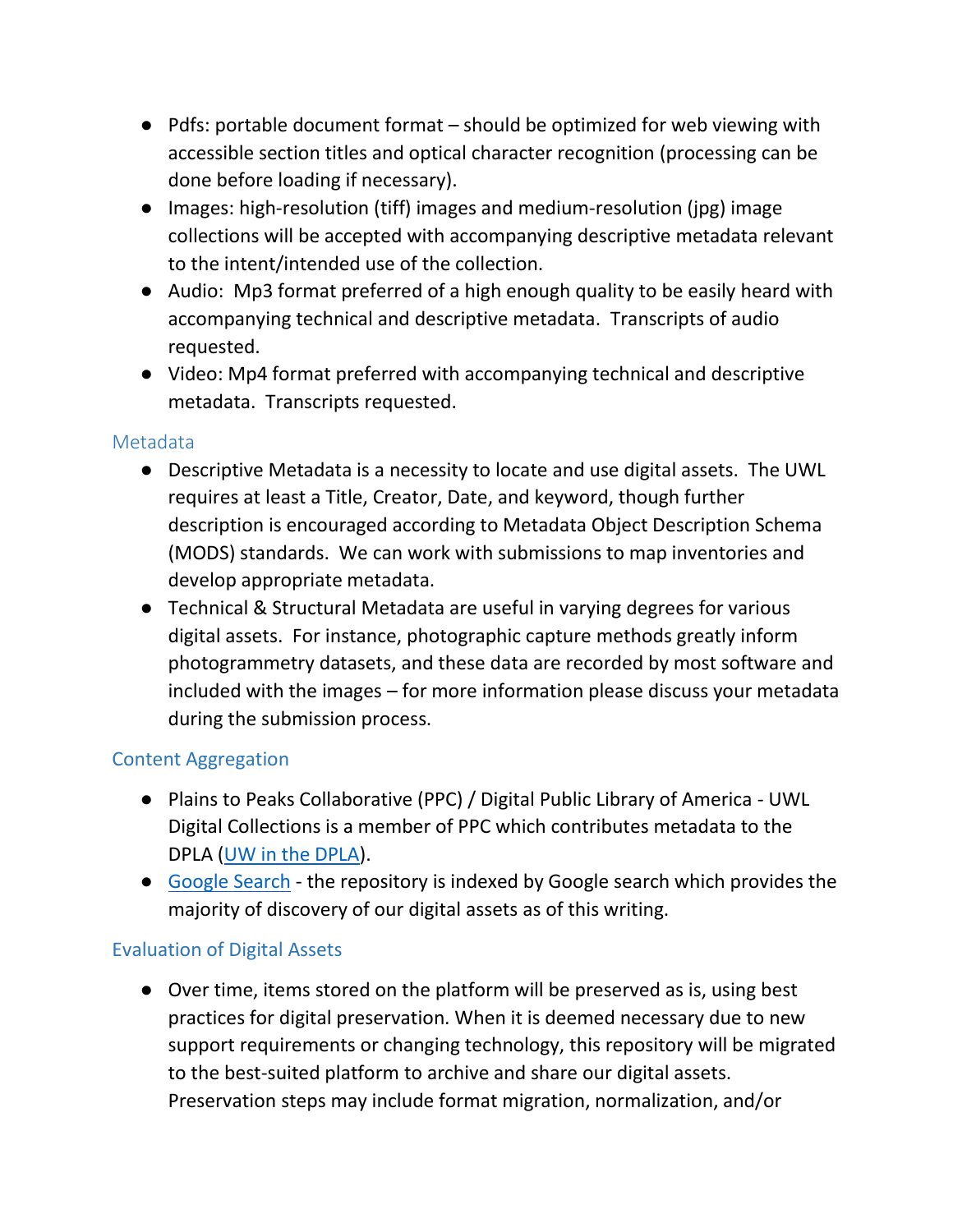emulation. In addition, the proprietary nature of many file types makes it impossible to make guarantees of preservation. However, the University Libraries will do its best to provide long term open access to your content.

● Weeding is a natural phase of the information lifecycle. As such, we take time to identify and track materials that may be useful or relevant for a limited amount of time. Collections and items identified as redundant & inferior (not unique, and not the best version) will be weeded from the digital assets of the repository.

#### Takedown

● All deposits are considered long-term. Content may be reviewed on a case-bycase basis for removal in case of violation of deposit agreement or other exceptional circumstances. If you believe any of the content in the repository breaches your rights or intellectual property, please send details of your name, the collection containing the material, the reason for the complaint and evidence supporting it to the current Digital Collections Librarian (amandarl@uwyo.edu). The item will be temporarily removed from UW Digital while we investigate the complaint. If the complaint is upheld and the content withdrawn, we reserve the right to maintain a metadata record of the content.

# Rights Management

- Sharing of content will be described by rightsstatements.org statements, the default statement for records not in the public domain will be In Copyright – Educational Use Only.
- Creative works and other special cases may consider creative commons licensing.

# Compliance with this policy and period of review

- Compliance with this policy is required to support open sharing of information at the University of Wyoming.
- This policy will be reviewed yearly and updated when substantive changes occur.
- Use of the content in this repository implies agreement to respect the rights and work of others through fair use, citation, and honesty.

#### **You're Invited to Modify and Re-Use**